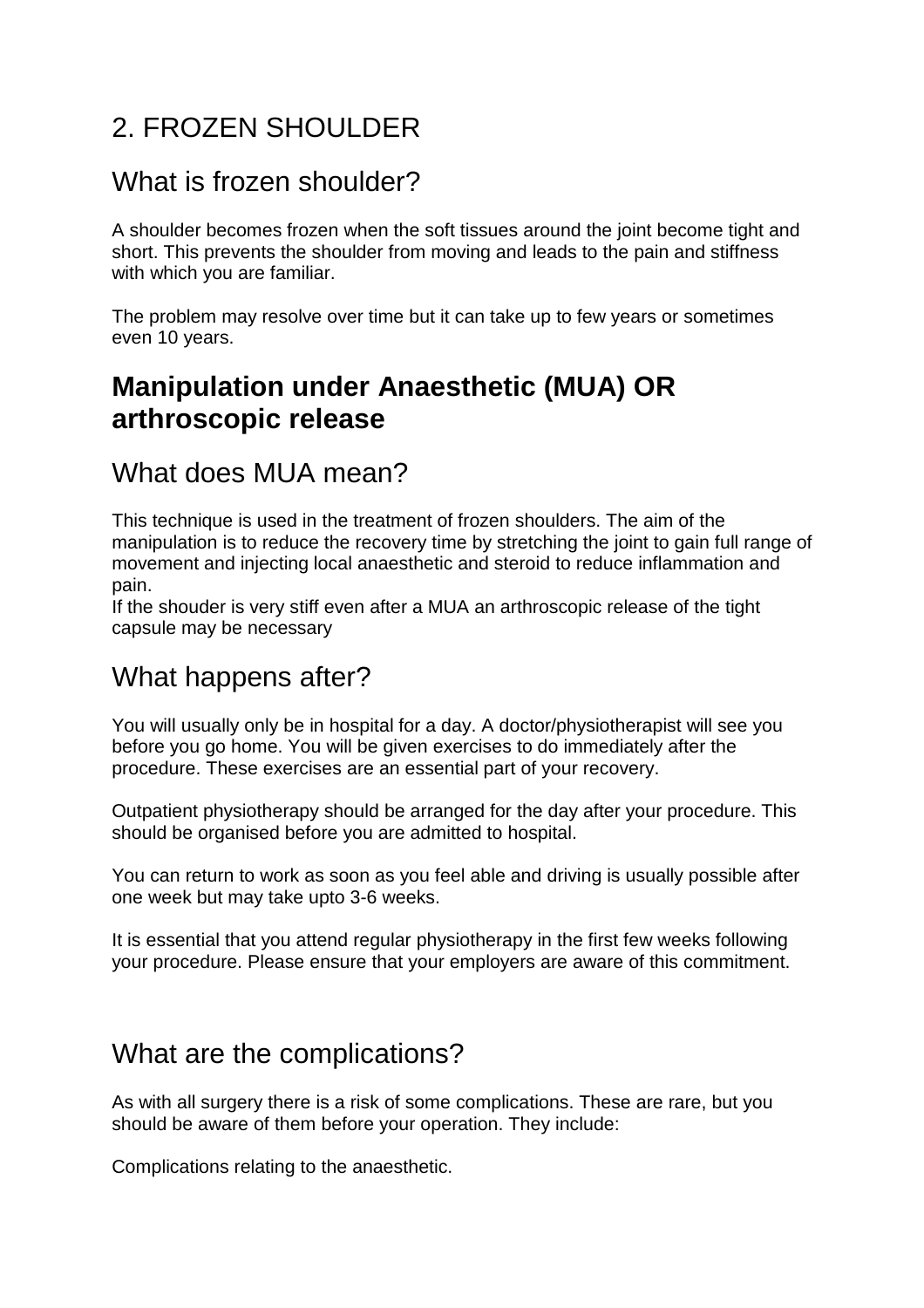Injury to the nerves around the shoulder.

Failure of the operation in improving pain or movement in your shoulder. There should be about 75% improvement in symptoms in the first four to six weeks.

The upper arm bone (humerus/ glenoid) breaking. This is extremely rare.

If you require further information please discuss with the doctors either in clinic or on admission.

### **Guidelines for patients following manipulation under anaesthetic.**

#### **Introduction**

This technique is used in the treatment of frozen shoulders. A shoulder becomes frozen when the soft tissues around the joint become tight and short. This prevents the shoulder from moving and leads to the pain and stiffness with which you are familiar.

# General guidelines

### Pain:

A nerve block is sometimes used during the procedure, which means that immediately after the operation the shoulder and arm may feel numb. This may last a few hours. The shoulder will be sore when this wears off and this may last for the first few weeks. It is important that you continue to take the painkillers prescribed in hospital. Ice packs may also help reduce pain.(ask physiotherapists).

### Movement:

It is of the utmost importance that you begin moving and exercising the arm on the day of the procedure. Adequate pain relief will enable you to perform the exercises demonstrated by the physiotherapist. Try to use the arm for normal daytime activities where possible

# Driving: